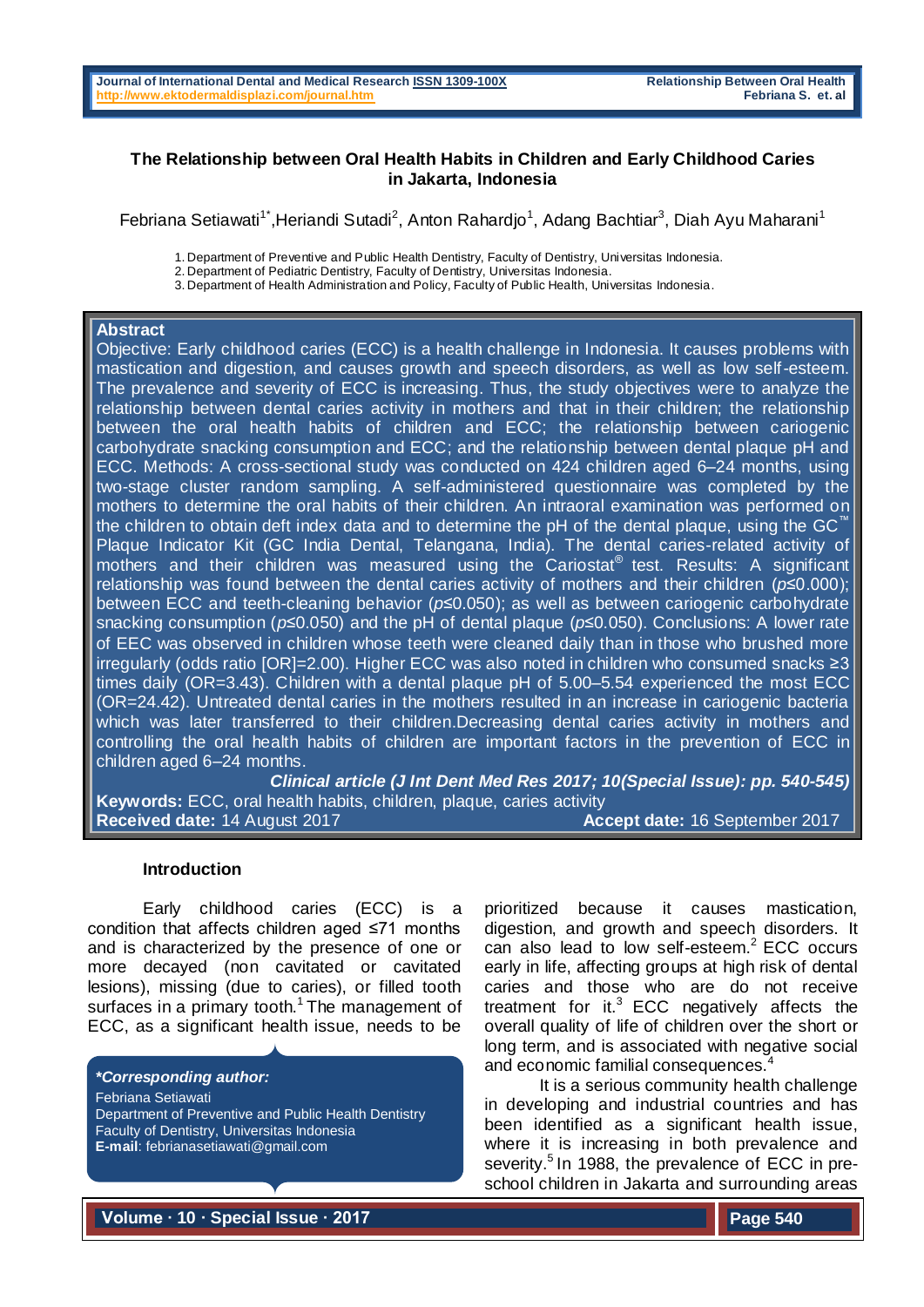was 85%, with a reported severity level of 6.03 affected teeth per child. In 1992, the rate of ECC in children aged 1–4 years in Depok, West Java, ranged from  $10-94\%$ .<sup>7</sup> In 2007, based on research conducted in five areas in Jakarta, 52% of children aged ≤3years were affected by ECC.

An average score of 2.85 was reported for these children. Elsewhere in North Jakarta, in 2010, 63% of children aged 6–24 months were affected by ECC, with a reported severity level of 3.3 affected teeth perchild.<sup>6-9</sup> Thus, effectively managing the oral health habits of children, including teeth-cleaning behavior, and ensuring a reduction in cariogenic carbohydrate snacking is essential lif an increase in ECC occurrence is to be prevented. Children aged  $\leq$  3 years old are particularly vulnerable to ECC.<sup>1,2,6-9</sup>

Dental caries, a chronic infectious disease, is common in childhood, and is caused by bacterial interaction, and is caused by *S.mutans,*  in particular, which is a cariogenic microorganism and attaches to tooth enamel. *S.mutans* can spread and be transferred from mother to infant, even in pre-dental children. It breaks down sugar for energy, causing an acidic environment in the oral cavity that results in demineralization of the tooth enamel, ultimately leading to dental caries.<sup>10</sup>

The latter is a transmissible infectious disease caused by the interaction between the host (tooth), agent (*S.mutans*), and the environment (cariogenic carbohydrate substrate). Infection by *S*.*mutans* mostly occurs due to its vertical transmission from the mother to the child. The children of mothers with heavy infection by *S.mutans* are at high risk of being infected at a very early age. $11,12$  Thus, the study objectives were to analyze the relationship between dental caries activity in mothers and that in their children; the oral health habits of children, i.e., teeth cleaning behavior, and ECC; cariogenic carbohydrate snacking consumption and ECC; dental plaque pH and ECC.

# **Methods**

The study research design was crosssectional. The study population was children aged 6–24 months and their mothers, selected from subdistricts in Jakarta. Two-stage cluster random sampling was employed. The final sample size was 424 (comprising of 424 mothers, and 424 children). Various data collection

methods were used. Interviews were conducted with the mothers using a validated questionnaire to obtain information on their socio-demographic characteristics, oral health care behaviour, and cariogenic snacking consumption.

A clinical examination was also performed. The dental caries of patients was visually examined using a standard lamp and instruments, and evaluated according to the deft index. Dental plaque pH was measured using the GC™ Plaque Indicator Kit (GC India Dental, Telangana, India). Dental caries activity was measured in 61 mothers and children using Cariostat® , a caries prediction test, based on *S.mutans* acidproducing activity. Dental caries was more likely to occur with a frequently occurring decrease in plaque pH, as determined by Cariostat®. Caries activity was categorized as: Inactive, a score of 0: Blue=pH of 6.1±0.3. Lightly active, a score of 1: Green=pH of 5.4±0.3. Moderately active, a score of 2: Green-yellow=pH of 4.7±0.3. Severely active, a score of 3: Yellow =  $pH$  of  $4.0 \pm 0.3$ .

The sensitivity, specificity, and positive predictive value in relation to the prediction of dental caries, based on S.*mutans* acid-producing activity, were 90%, 66% and 99%, respectively, using Cariostat® . The colour media changed as the pH increased. A low pH, determined using Carostat® , was associated a greater likelihood of dental caries.

## **Results**

Most of the children (*n*=30, 49%) experienced moderate caries activity, 18 (30%) had mild caries activity, and 12 (20%) had severe caries activity. Of the 12 cases of severe caries activity, 8 (67%) had ECC; of those with moderate caries activity, 17 children (57%) had ECC;and of those with mild caries activity, ECC was identified in 4 (22%).

Most mothers (n=29, 48%) experienced moderate caries activity, 23 (38%) had mild caries activity, and 8 (13%) had severe caries activity. A significant relationship was established between dental caries activity in mothers and that in their children (*r*=0.509, *p*≤0.000). Thus, the status of caries activity in the children was influenced by that in the mothers.

Only 122 (29%) of the research subject always cleaned their children's teeth, and of the children in this category, only 32 (26%) had ECC (Table 1). Three hundred and two children (71%)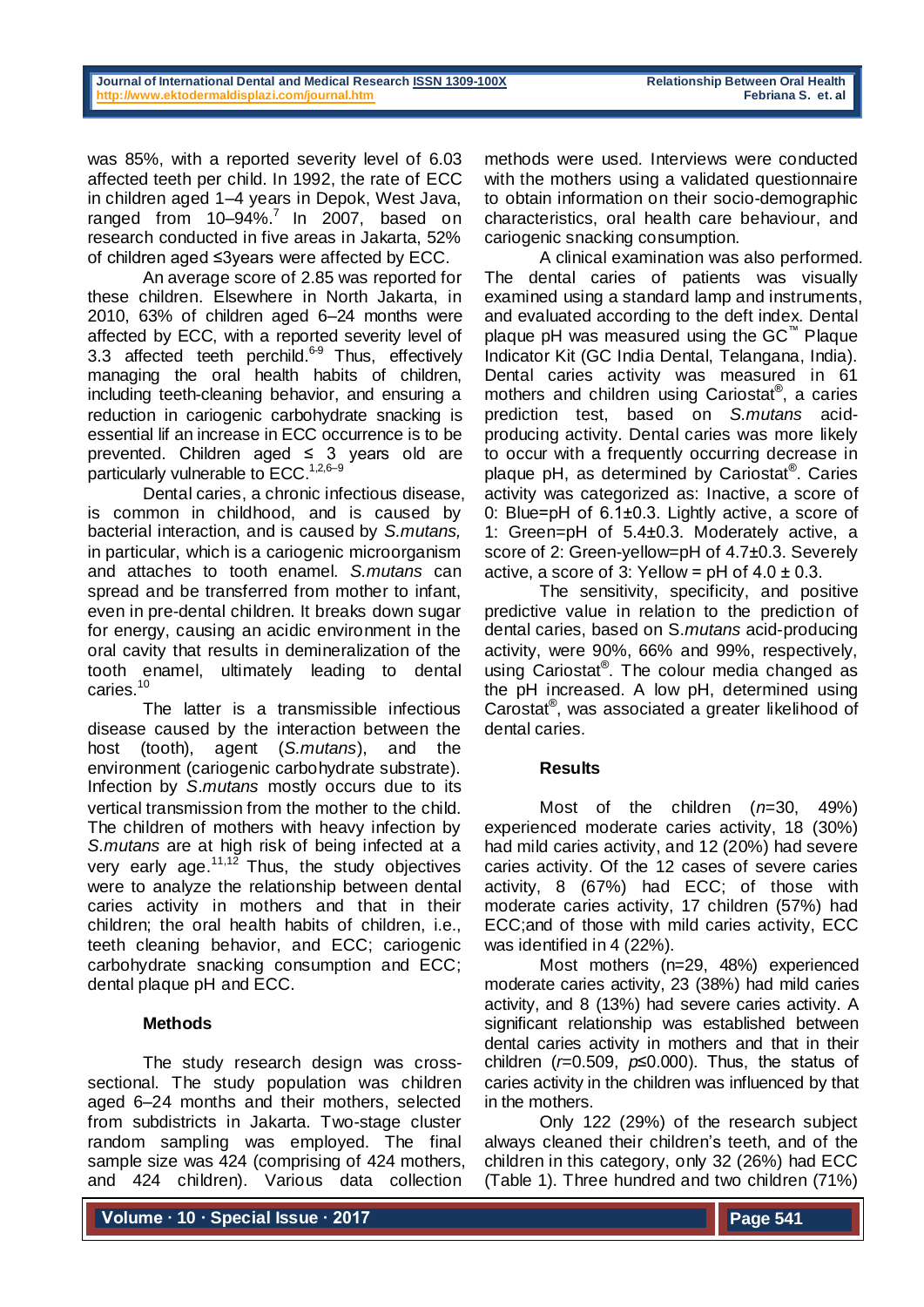never cleaned their teeth, and 124 children (41%) of these had ECC. A significant relationship was found between children who cleaned their teeth regularly and ECC (*p*≤0.000). Those who never cleaned their teeth were at two times greater risk of having ECC than those who did so daily.

Three hundred and seventy-four children (88%) consumed cariogenic-containing snacks, and 91 (22%) did so ≥3 times a day (Table 2). The highest rate of reported ECC was 46%. A significant relationship was found between the consumption of snacks and ECC. The risk of acquiring ECC was 3.43 times higher for children

A significant relationship was determined between dental caries activity in mothers and that in their children in the current study. Dental caries in an infectious disease capable of

who consumed cariogenic snack ≥3 times daily, compared to that in those who never consumed such snacks of the 181 children with a dental plaque pH of ≥6.5, only 22% had ECC. Similarly, of the 128 children with a dental plaque pH of ≤5.9, 59% (76 children) had ECC (Table 3). A significant relationship was found between the dental plaque pH of the children and ECC. A low pH was associated with a greater likelihood of dental caries.

### **Discussion**

transmission. The mother is the main source of *S.mutans* in a child. 13-14 *S.mutans* is an important microorganism that plays a role during the initiation of dental caries and in its pathogenesis.

## **Table1**:The relationship of teeth-cleaning behavior and early childhood caries

| Teeth-cleaning behavior | $ECC +$ |      | ECC- |      | $\tau$ otal |      | <i>p</i> -value | <b>OR</b> | 95% CI        |
|-------------------------|---------|------|------|------|-------------|------|-----------------|-----------|---------------|
|                         |         | %    | n    | %    | n           | %    |                 |           |               |
| Always (everyday)       | 32      | 26.2 | 90   | 73.8 | 122         | 28.8 | 0.005           |           |               |
| <b>Never</b>            | 124     | 41.1 | 178  | 58.9 | 302         | 71.2 |                 | 2.00      | $1.23 - 3.12$ |
| Total                   | 156     | 36.8 | 268  | 63.2 | 424         | 100  |                 |           |               |

CI: confidence interval, ECC: early childhood caries, OR: odds ratio

# **Table 2:**The relationship between the consumption of snacks and early dental caries.

|                                                                             | $ECC +$ |      | ECC- |      | Total |      | <i>p</i> -value | <b>OR</b> | 95% CI        |
|-----------------------------------------------------------------------------|---------|------|------|------|-------|------|-----------------|-----------|---------------|
| Snacking consumption                                                        | n       | %    | n    | %    | n     | %    |                 |           |               |
| None                                                                        | 10      | 20.0 | 40   | 80.0 | 50    | 11.8 | 0.014           |           |               |
| Seldom or 1 time/ week                                                      | 14      | 29.8 | 33   | 70.2 |       | 11.1 |                 | 1.70      | $0.67 - 4.32$ |
| Sometimes or >1 time/week                                                   | 40      | 33.9 | 78   | 66.1 | 118   | 27.8 |                 | 2.05      | $0.93 - 4.52$ |
| Everyday or <3 times/day                                                    | 50      | 42.4 | 68   | 57.6 | 118   | 27.8 |                 | 2.94      | $1,34 - 6,44$ |
| Everyday or $\geq$ 3 times/day                                              | 42      | 46.2 | 49   | 53.8 | 91    | 21.6 |                 | 3.43      | 1.53-7.68     |
| Total                                                                       | 156     | 36.8 | 268  | 63.2 | 424   | 100  |                 |           |               |
| Observative and integral. FOO: seals abilities and seals a OD: salde astis- |         |      |      |      |       |      |                 |           |               |

CI: confidence interval, ECC: early childhood caries, OR: odds ratio.

# **Table 3:** The relationship between dental plaque pH and early dental caries in the children.

| Dental plaque pH | $ECC +$ |      | ECC- |      | Total |      | <i>p</i> -value | OR    | 95% CI         |
|------------------|---------|------|------|------|-------|------|-----------------|-------|----------------|
|                  | n       | %    | n    | %    | n     | $\%$ |                 |       |                |
| $\geq 7.0$       |         | 5.9  | 16   | 94.1 | 17    | 4.0  | 0.000           |       |                |
| $6.5 - 6.9$      | 27      | 16.4 | 138  | 83.6 | 165   | 38.9 |                 | 3.13  | $0.40 - 24.61$ |
| $6.0 - 6.4$      | 52      | 45.6 | 62   | 54.4 | 114   | 26.8 |                 | 13.42 | 1.72-104.62    |
| $5.5 - 5.9$      | 47      | 58.8 | 33   | 41.3 | 80    | 19.0 |                 | 22.79 | 2.88-180.36    |
| $5.0 - 5.4$      | 29      | 60.4 | 19   | 39.6 | 48    | 11.3 |                 | 24.42 | 2.99-199.72    |
| Total            | 156     | 36.8 | 268  | 63.2 | 422   | 100  |                 |       |                |

CI: confidence interval, ECC: early childhood caries, OR: odds ratio.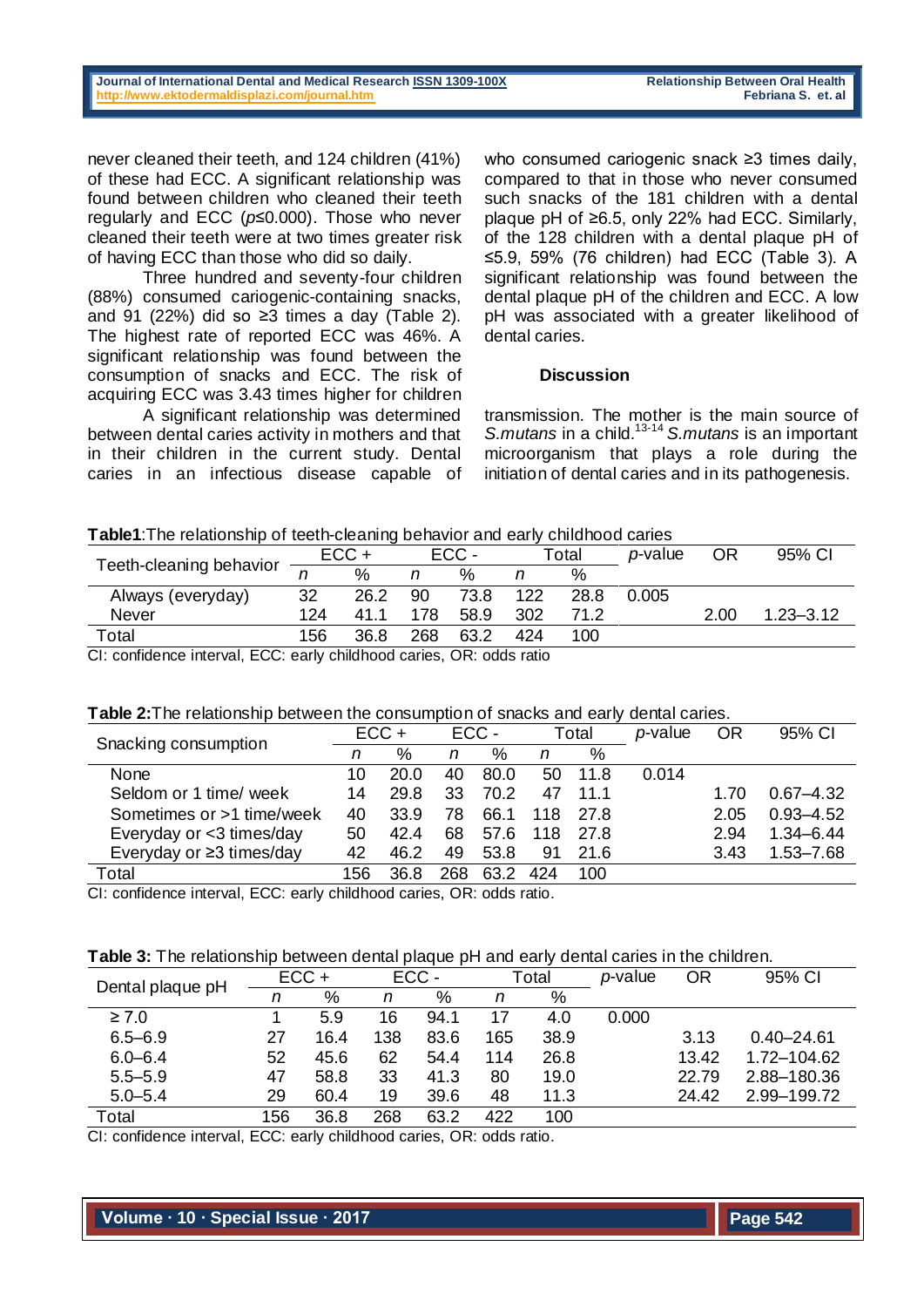It has been demonstrated that bacteria can even colonize on the teeth of infants that have not yet erupted. Bacteria is transferred through vertical and horizontal transmission.<sup>15</sup> Vertical transmission, i.e., from mother to child, refers to the spread of infection or disease from a person who is caring for an infant to him or her. The earliest evidence in support of this concept derives from bacterioc in typing studies in which *S.mutans* was isolated from the mother and the child, and an identical bacterioc in inhibition pattern was demonstrated in both.<sup>16</sup>The vertical transmission of *S.mutans* from the caregiver to children has been reported elsewhere.<sup>17</sup> Children acquire *S.mutans* during the "window period",i.e., aged two years, when they are most susceptible.<sup>17</sup>

The ability of *S.mutans* to successfully colonize and be transmitted from mother to child is determined by several factors, including the amount of inoculum administered to the infant, the frequency of inoculations, too small a dose being administered, and the lack of efficacy of the dose given. Mothers with high salivary viscosity are at high risk of infecting their children at a very early age.<sup>18</sup> Thus, poor oral hygiene in the mothers and a high frequency of snacking and exposure to sugar on a daily basis increases the likelihood of infection being transmitted from mother to child.<sup>19</sup> The time span between colonization with *S.mutans* and the development of dental caries lesions is approximately 13–16 months. The duration may be shorter in children with a higher risk of dental caries, i.e., premature infants, those with a low birth weight, or with hypomineralized teeth. There is considerable evidence that malnutrition, and malnutrition during pregnancy and in the perinatal period causes hypoplasia. An association between enamel hypoplasia and ECC has also been reported.<sup>20</sup>

Therefore, a history of infectious disease should be the focus when seeking to prevent dental caries disease. <sup>14</sup> Poor dental health status in a mother was a reflection of her oral healthcare behavior, and that this further influenced the dental health status of the child. A high prevalence of untreated dental caries in a mother increases the amount of cariogenic bacteria that can be transferred to her child at a later stage.<sup>21</sup> Cariogenic is something that causes or enhances the formation of tooth cavities*.* 19 Thus, cariogenic food causes or increases the risk of tooth cavities developing. Other factors that influence an increase in dental caries are the

frequency of consumption of a certain food, the type of consumption, and retention and  $\frac{1}{2}$  consumption time.<sup>20</sup> Individual characteristics, such as salivary pH, genetic factors, a history of dental caries, medication taken, the presence of autoimmune disease and adherence or nonadherence to oral hygiene also impact on the role of food as a risk factor for dental caries.<sup>21</sup>

The characteristics of highly cariogenic food are the presence of easily fermented carbohydrates, such as sugar and flour; food that has a sticky consistency; results in a decrease in the pH to  $\leq 5.5$ ; and that has been highly processed; for instance, crackers, cereal, bread, cakes, dried fruit or sweets, cookies, and potato  $chips.<sup>20</sup>$ Nevertheless, children require carbohydrates for growth and as an energy resource. The optimum amount of carbohydrate intake, expressed as a percentage of total energy, ranges from 40–60%. Ideally, carbohydrate consumption should include polysacchardides (comprising many units of sugar and resembling a long chain), for instance, rice, wheat, potatoes, and vegetables. Sugar contentin jam, sweet drinks, cakes, sweets, and chocolate should comprise ≤10% of total energy. Foods and drinks with a high sugar content are not recommended for children because they are likely tocause dental caries. $^{22}$ 

Foods with low cariogenic characteristics contain relatively high protein, moderate fat, minimum carbohydrates, and high mineral content, i.e., calcium and phosphate;have a pH ≥6, and stimulate salivary flow. Examples of these foods are cheese, peanuts, meat, milk, eggs, and vegetables.<sup>20</sup> Acid that is produced as a result of carbohydrate consumption is not dependent on the amount of sugar or flour that is consumed, but rather on the frequency with which these types of food are consumed.<sup>20,21</sup> The transmission of cariogenic bacteria occurs when there is a frequent supply of substrate for dental plaque action, usually in the form of sweetened drinks, such as fruit juice; and cariogenic solid foods, such as sweets, chocolate, cakes, and biscuits. ECC is likely to occur in such circumstances. If the substrate is supplied at night, on uncleaned teeth, dental caries will rapidly result.<sup>23</sup>

# *The relationship between cariogenic carbohydrate snacking consumption and early dental caries*

A significant relationship was established between the consumption of cariogenic foods

**Volume ∙ 10 ∙ Special Issue ∙ 2017**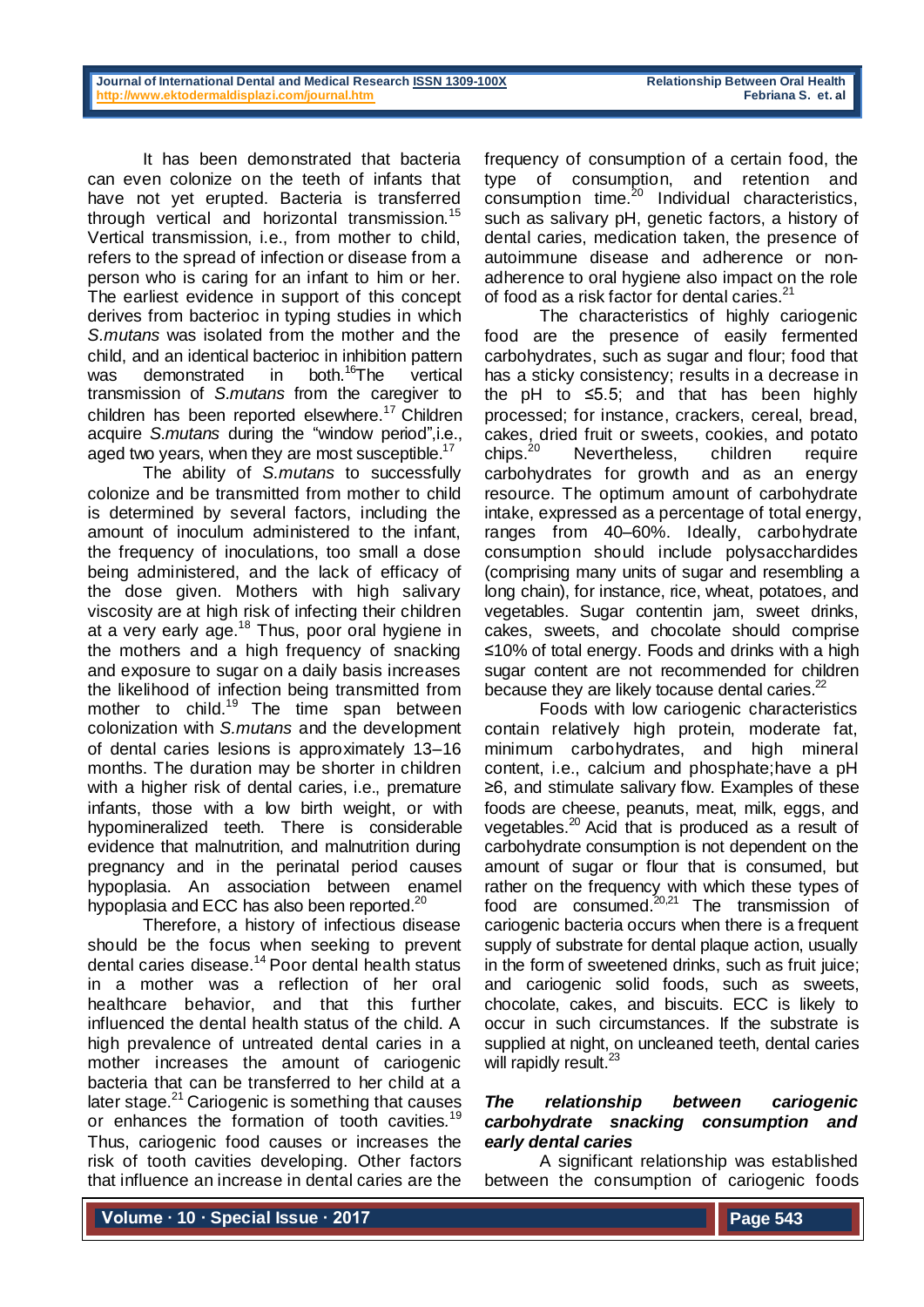#### **Journal of International Dental and Medical Research [ISSN 1309-100X](http://www.ektodermaldisplazi.com/dergi.htm) Relationship Between Oral Health <http://www.ektodermaldisplazi.com/journal.htm>Febriana S. et. al**

and ECC (*p*≤0.050) in the current study. If the pH of the dental plaque frequently falls below a critical level, demineralization is likely to occur, thereby affecting the dental enamel. Sugary snack consumption was shown to be related to *S.mutans* colonization in toddlers in a previous study.<sup>19</sup> Twenty-eight per cent of the research subjects consumed cariogenic snacks <3 times daily. ECC prevalence of 43% was reported in this group and the average number of teeth affected by ECC per child was 1.7. A further 28% of the study participants consumed cariogenic snacks more than once a week, with 34% of this group being affected by ECC and the average number of teeth per child affected by ECC of 1.64. Twenty-two per cent of the research subjects consumed cariogenic snacks ≥3 times a day, with comparative figures of 46% for ECC prevalence and the average number of teeth affected by ECC being 1.90 per child. Only 11% of the children consumed cariogenic snacks once a week (ECC prevalence of 30%;the average number of teeth affected by ECC=1.13 per child), and 12% never consumed cariogenic snacks (ECC prevalence of 20% and the average number of teeth affected by ECC=0.54 per child).The risk of ECC in the group who consumed cariogenic snacks <3 times a day was 2.94 times greater than that for the group who did not consume any, and 3.43 times greater for the group who consumed cariogenic snacks ≥3 times a day compared with those who did not consume snacks. The consumption of sugar-containing snacks was associated with the early colonization of *S*.*mutans* in children. <sup>19</sup> Caries risk is greatest if sugar is frequently consumed and exists in a form that is retained in the mouth for a long period. $24$ 

## *The relationship between the oral health habits of children and early dental caries*

A significant relationship was established between oral health care and ECC (*p*≤0.050) in the current study. The risk of acquiring ECC was twice as high for children who never cleaned their teeth compared to that for those who always did so. Dental plaque pH was also significantly associated with ECC. Thus, adecrease in dental plaque pH equated to an increased risk of ECC. Seventy-one per cent of the research subjects had never cleaned their teeth. The rate of ECC in this group was 41% and the average number of teeth affected by ECC was 1.80 per child.

Twenty-nine per cent of the research subjects always cleaned their teeth (ECC prevalence of 26% and the average number of teeth affected by ECC of 0.83 per child). A significant relationship between the habit of cleaning the children's teeth and the incidence of ECC was found (*p*≤0.050). The risk of ECC occurence was two times greater in children who had never cleaned their teeth than that for children who always cleaned their teeth after eating or drinking.

## *The relationship between dental plaque pH and early dental caries*

The dental plaque pH for 39% of the research subjects ranged from 6.5–6.9. Those with a dental plaque pH of 4.9–5.4 had the highest proportion of ECC (60%) with the average number of teeth being affected by ECC of 3.04 per child, whereas in the group with a plaque pH of 6.5–6.9, the proportion ofsubjects affected by ECC was 16% with the average number of teeth being affected by ECC of 0.49 per child. The group with a dental plaque pH of ≥7 was associated with a 6% rate of ECC and the average number of teeth that were affected by ECC was 0.12 per child.The risk of ECC occurence in the group of children with a plaque pH of 6.5–6.9 was 3.13 times greater than that for the group of children with a plaque pH of  $\geq 7$ . The group of children with a plaque pH of 6.0–6.4 was at considerably greater risk of acquiring ECC than the group with a dental plaque pH of ≥7, i.e. 13.42 times greater. Similarly, the risk of acquiring ECC in the group of children with a plaque pH of 5.5–5.9 was 22.79 times greater than that for the group of children with a plaque pH of ≥7. The risk of ECC occurence was 24.42 times greater in the group of children with a very low plaque pH of 4.9–5.4, compared to that for the group of children with a dental plaque pH of ≥7. Thus, the lower the dental plaque pH, the greater the risk of acquiring ECC.

## **Conclusion**

A significant relationship was established between the dental caries activity of mothers and their children in this study. The role of the mother was demonstrated to be very important in ensuring optimum oral health habits in her children. In addition, the mother was the main source of *S.mutans* in the children. *S.mutans* is an important microorganism that plays a key role

**Volume ∙ 10 ∙ Special Issue ∙ 2017**